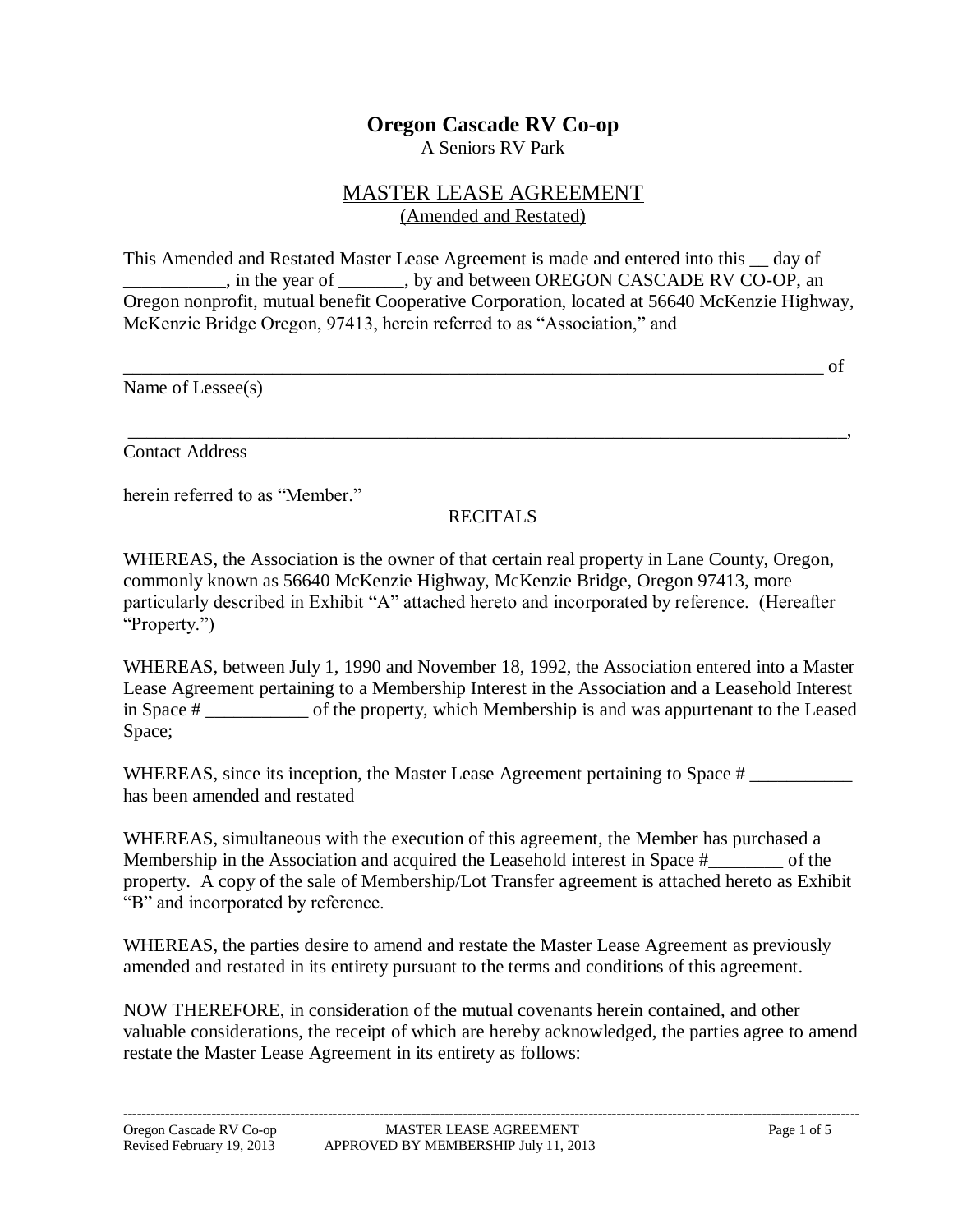- 1. Recitals: The recitals as set forth herein above are hereby made a part of this agreement as though fully set forth herein.
- 2. Bylaws: The parties hereby acknowledge the Member has received and reviewed a copy of the current Bylaws of the Association, specific reference thereto being made hereby. For the purposes of this agreement, all definitions set forth in the Bylaws (Article 2) shall have the same meaning, and shall apply to all the same words and phrases set forth in this agreement.
- 3. Lease of Property: The Association hereby Leases to the Member and Member hereby Leases from the Association, subject to the terms and conditions of this Lease agreement, Space , of that real property as described in Exhibit "A", as outlined in that map attached hereto as Exhibit "C" and incorporated by reference, together with the non-exclusive use and enjoyment of all the facilities and improvements located on the property ("Common Areas") other than the other spaces in the property designated to other "Members." The Leased property described above shall be referred to as "Leased Premises"
- 4. Duration: It is acknowledged that pursuant to the terms of the Master Lease Agreement now in effect the current term shall expire on  $\qquad \qquad$ , 20. Thereafter the Lease as amended and restated herein shall be automatically renewed for successive periods of five (5) years unless terminated by agreement of the parties, or by operation of the agreement or the Bylaws of the Association, as amended, or in the event of dissolution of the Association, pursuant to the Articles of Incorporation, as amended, or the Bylaws, as amended, as applicable. The terms for any renewal period shall be the same as set forth in this agreement. The Member shall be entitled to possession of the "Leased Premises" as of the commencement date hereof and such possession shall continue so long as the Member is not in default of this agreement.
- 5. Rent: The rent payable by the Member to the Association for the Leased premises shall be that sum equal to all Annual Assessments, Capital Improvement Assessments, Reconstruction Assessments and Special Assessments charged to the Member by the Association pursuant to the Bylaws. Assessments shall be collected at such times and in such a manner as set forth in the Bylaws. Payment of such Assessments as charged by the Association pursuant to the Bylaws shall be deemed payment of rent (and not in addition thereto). The parties acknowledge that the rent (Assessments) may increase annually pursuant to the terms and provisions of the Bylaws. The Member hereby agrees that so long as notice of such increase in assessments is received pursuant to the terms of the Bylaws, all other notice requirements concerning an increase in the rent are hereby waived.
- 6. Membership: It is acknowledged by the parties that appurtenant to the Lease of a space of the Property is a Membership in the Association. Member acknowledges receipt of a Membership Certificate appurtenant to the Leased Premises. The Association hereby consents and approves the Member as a Member of the Association, granting to the Member all of the rights associated therewith pursuant to the Bylaws of the Association.
- 7. Abatement of Rent: It is acknowledged by the parties that any damage or destruction to any portion of the Leased Premises shall not automatically act to abate or reduce any rents or assessments payable by the Member under this agreement. Any reduction of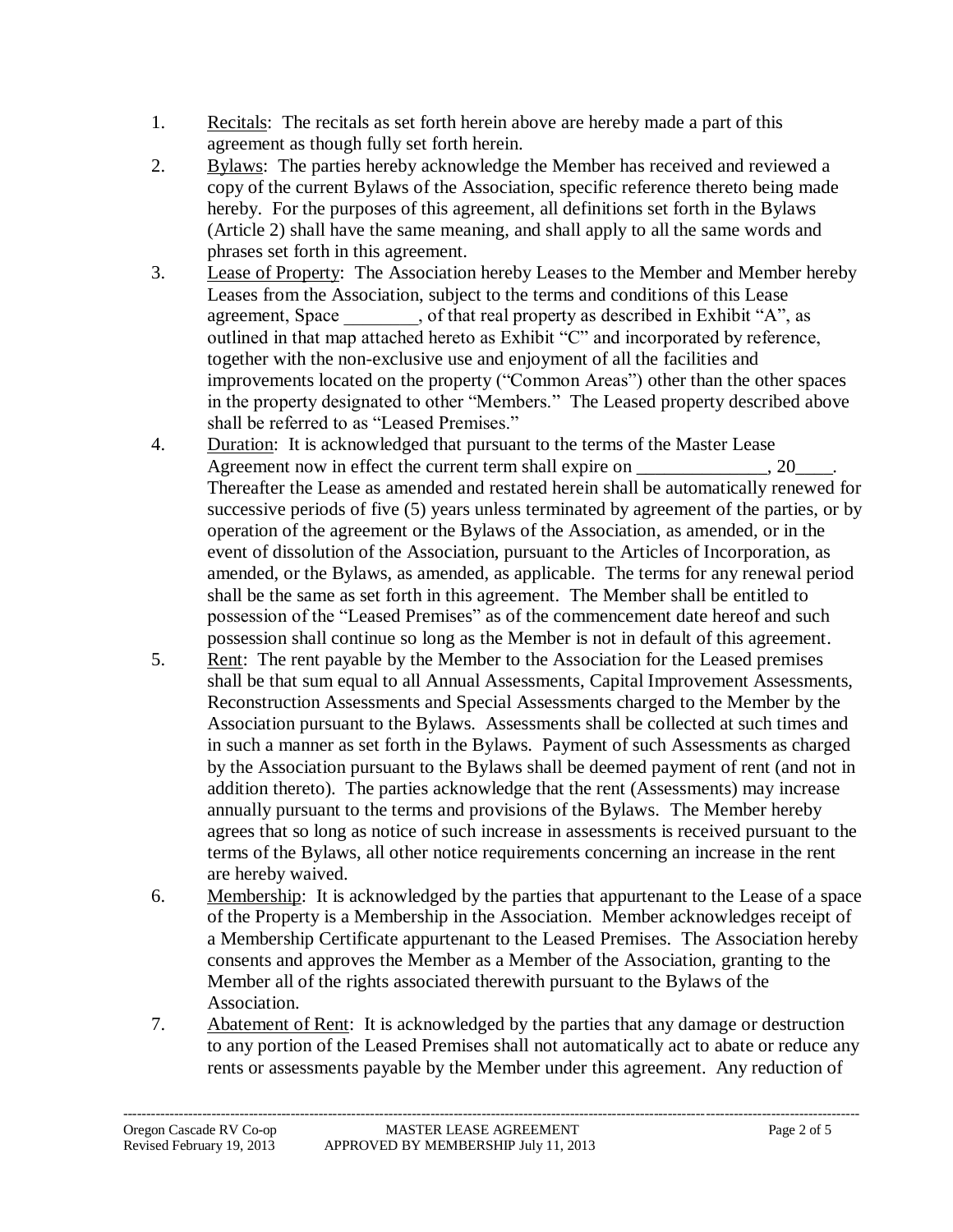abatement in the rent or assessment shall be solely determined by the Board of Directors or Members of the Association pursuant to the Bylaws.

- 8. Assignment and Subletting: The parties acknowledge that the Leasehold interest granted hereunder may not be transferred separately without the Membership which is appurtenant thereto. Notwithstanding this and Article 4.2 of the Bylaws, the Member may not assign or sub Lease his or her rights under this agreement.
- 9. Member's Quiet Enjoyment: The Member, upon paying Assessments and performing the covenants and complying with the conditions to be performed by the Member hereunder, shall, at all times during the term of the Lease, have the right to exclusive occupancy and enjoyment of the space and the non-exclusive use of the Common Areas referred to herein above.
- 10. Rules and Regulations: Member agrees to comply with and abide by the Rules and Regulations of the Association as set forth in Exhibit "D" attached hereto and incorporated by reference. In addition, the Member agrees to comply with and abide by any subsequent Rules and Regulations, installed by the Association pursuant to the Bylaws, during the term of this Lease.
- 11. Indemnification: Member agrees to pay all damages caused by negligence or intentional acts of the Member or the Member's agents, guest, visitors or pets and further agrees to indemnify and hold the Association harmless from any liability arising from such negligence or intentional acts, including, but not limited to any damage, costs, losses, legal expense and attorney fees incurred by the Association as a result thereof.
- 12. Utilities: All utilities, including water, electricity, cable TV, garbage and other services provided to the Leased Premises shall be paid in accordance with those provisions set forth is the "Utility Plan" attached hereto as Exhibit "E" and incorporated by reference.
- 13. Maintenance and Repairs: The responsibility for all maintenance and repairs to the Leased Premises and payment therefore shall be performed by the respective parties as established in the Bylaws, the Architectural Review Committee Rules and the Rules and Regulations of the Association.
- 14. Default and Remedies: In the event of any default by other parties to the agreement, the provisions of the Bylaws shall apply. In the event of default by the Member, the Association shall have the right to terminate this Lease and to take possession of the Leased Premises so long as the Association has performed all of its obligations as required under the Bylaws and the laws of the State of Oregon.
- 15. Application of Bylaws: The parties fully acknowledge and agree the Bylaws of the Association as referenced to herein above shall fully apply to the terms of this Lease agreement. The failure of either party to comply with or abide by the terms of the Bylaws shall be deemed a default of this agreement.
- 16. Application of the State Law: The parties acknowledge that, as a Lease agreement, this agreement is subject to certain laws and statutes as set forth in the Oregon Revised Statutes. The parties agree that all such applicable laws, including those pertaining to the Lease of mobile home spaces, shall be fully applicable to this Lease agreement. All such applicable laws and regulations shall be incorporated by reference, and deemed a part of this agreement. Any reference in said laws to a minimum amount of time for notices or actions by the parties shall be construed for the purpose of this agreement as the actual amount of time required for such notices or actions.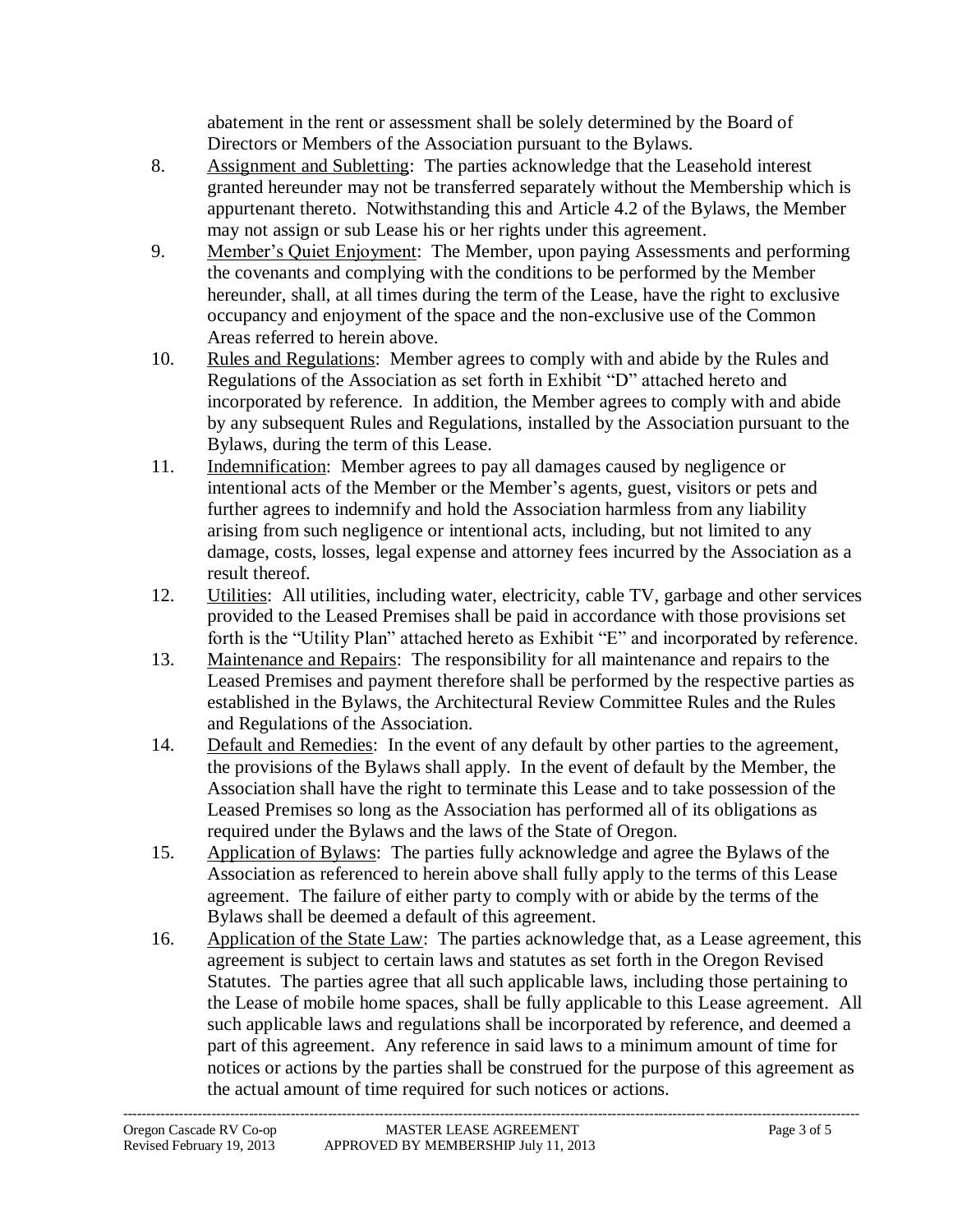- 17. Severability: In the event any portion of this agreement is deemed contrary to law by any court competent jurisdiction, then that portion shall be stricken from the agreement, but all other terms of this agreement shall remain fully enforceable by the parties hereto.
- 18. Waiver: No waiver of a breach of any covenant, term or condition of this agreement shall be a waiver of any other term or subsequent breach of the same or any other covenant, term or condition itself or of this non-waiver clause.
- 19. Successor's Interest: The covenants, conditions and terms of this agreement shall extend to and be binding upon and inure to the benefit of the heirs, personal representatives and assigns of the parties hereto.
- 20. Dispute Resolution: In the event of any dispute between the parties arising out of this agreement, they shall first agree to negotiate, in good faith, a satisfactory resolution to the dispute; if the parties are unable to resolve the dispute, or a party refuses to negotiate; then the parties agree as follows:

The parties agree that in the event of a dispute that is not resolved as set forth above, they shall attempt to mediate the dispute before a professional mediator, attorney or such other person as may be mutually agreed upon by the parties. Mediation shall occur within thirty (30) days on the date of written notice from either party to the other requesting mediation and proposing the name or names of mediators.

In the event that the dispute is not resolved by mediation, or either party refuses to participate in mediation, then the parties shall resolve the dispute by arbitration, using the rules then in effect, as adopted by the Lane County Oregon Circuit Court, provided that, notwithstanding any rights to appeal, or to a trial de novo, the parties agree that the decision of the arbitrator shall be binding and not appealable. Any decision of the arbitrator may be submitted to Lane County Circuit Court for judgment order against the non-prevailing party.

The parties shall select a single arbitrator within ten (10) days of the date a written demand for arbitration is received by either party from the other. In the event the parties fail to select an arbitrator within said 10-day period, either party may make immediate application to the Lane County Circuit Court for the appointment of an arbitrator. The parties agree to be bound by the Court's appointment of an arbitrator.

- 21. Complete Agreement: This document is the entire, final and complete agreement of the parties pertaining to the lease of the described property, and supersedes and replaces all written and oral agreements heretofore made or existing by and between the parties and their representatives insofar as the described property is concerned specifically including but not limited to the Master Lease Agreement referenced above, and any previous amendments or restatements thereof.
- 22. Grammar and Caption: In construing this agreement and where the context so requires, the singular includes the plural, the masculine, the feminine and the neuter and that generally all grammatical changes shall be made, assumed and implied to make the provisions thereof apply equally to corporations and to individuals. The captions are for guidance and shall not affect the scope, meaning, interest or legality of the provisions of this contract in any manner whatsoever.